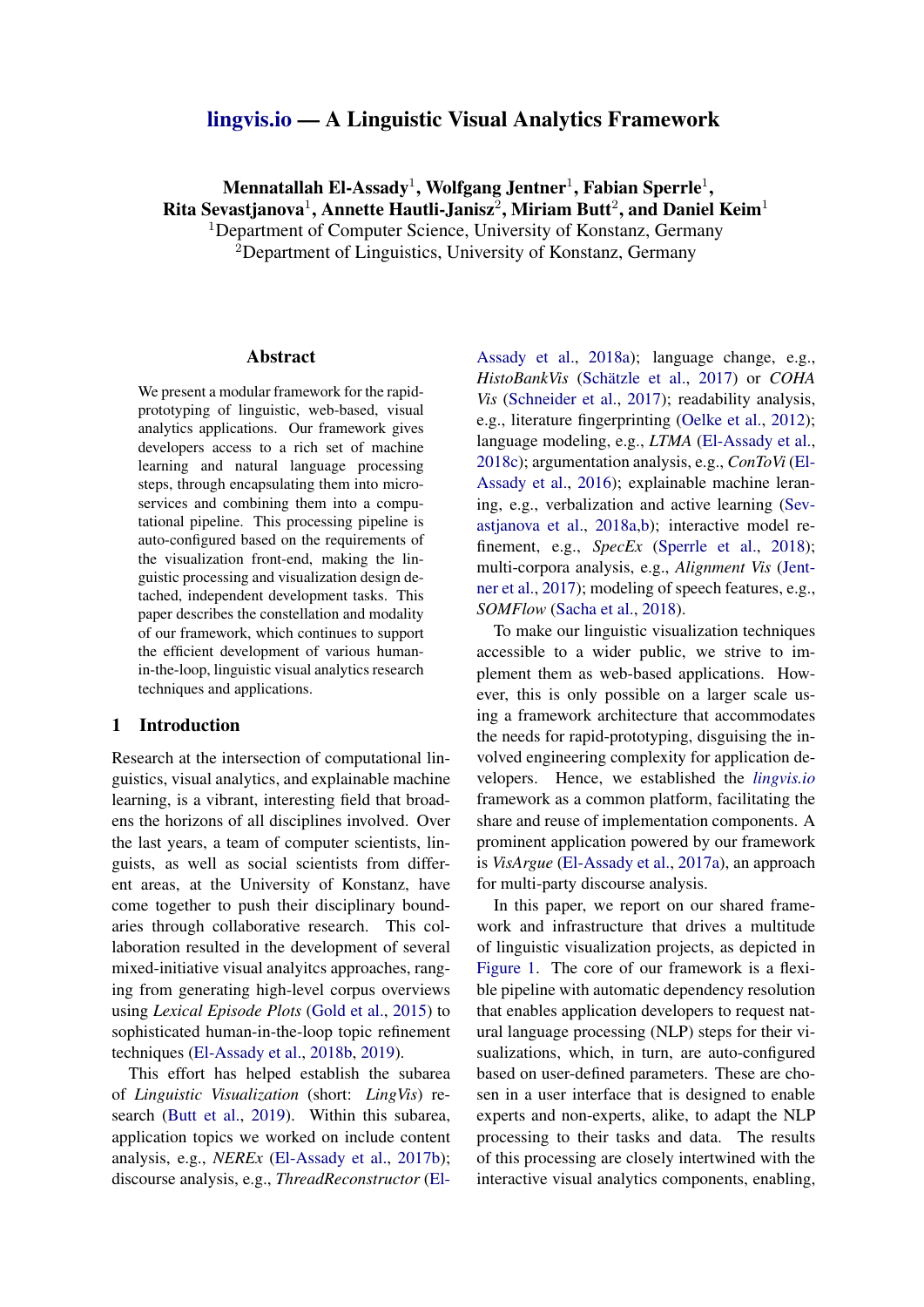<span id="page-1-0"></span>

Figure 1: The [lingvis.io](https://lingvis.io/) framework driving various linguistic visualization projects based on rich NLP pipelines.

for instance, visual debugging for linguists, or insights for domain experts, such as writers, political scientists, etc. To address the trade-offs between tailored and expressive interface design, rapidprototyping, and processing flexibility, our framework architecture strictly separates and modularizes tasks into atomic components that are compartmentalized in subdomains (i.e., auto-scaling cluster environments). Developers work on their designated feature branches and efficiently test their prototypes through continuous deployment.

Related Work – Other notable frameworks re-lated to ours include Stanford CoreNLP<sup>[1](#page-1-1)</sup>, GATE<sup>[2](#page-1-2)</sup> and Weblicht<sup>[3](#page-1-3)</sup>. Facebook has recently released a deep-learning based framework for various NLP tasks, called  $pytext{text}^4$  $pytext{text}^4$ . While they provide state-ofthe-art models, they are code-only platforms that require developers to write processing pipelines from scratch every time. More general (deep learning) frameworks, including tensorflow<sup>[5](#page-1-5)</sup> and pytorch<sup>[6](#page-1-6)</sup> can also be used for text processing or to generate rich feature vectors like sentenceor word-embeddings.  $KNIME^{7}$  $KNIME^{7}$  $KNIME^{7}$  and TABLEAU<sup>[8](#page-1-8)</sup> are platforms for intuitively creating data science workflows with reusable components, but are not tailored to NLP tasks specifically. While we can communicate with those frameworks through APIs to enrich our own NLP pipeline, these toolkits are solely tailored to linguistic analysis and offer no, or very limited, visualizations possibilities.

<span id="page-1-1"></span>1 [stanfordnlp.github.io/CoreNLP](https://stanfordnlp.github.io/CoreNLP/)

<span id="page-1-4"></span>4 [github.com/facebookresearch/pytext](https://github.com/facebookresearch/pytext)

- <span id="page-1-6"></span>6 [pytorch.org](https://pytorch.org/)
- <span id="page-1-7"></span>7 [knime.com](https://www.knime.com/)
- <span id="page-1-8"></span>8 [tableau.com](https://www.tableau.com/)

#### 2 Auto-Configured Processing Pipeline

Our framework is based on the assumption that the individual processing steps can and should be atomic in their nature. Each step holds a welldefined list of dependencies which the respective step requires to execute its task successfully. This allows us to model a processing pipeline for a given type of data input as an *acyclic graph* which can be processed in parallel. For example, as shown in [Figure 2,](#page-1-9) to retrieve the result of a topic model, the visualization requests one or more models. Based on their dependencies to other steps, a pipeline is generated (that takes into account all user-defined parameters). Here, the topic modeling is based on descriptor vectors extracted for each document in the corpus, as well as word embedding results.

<span id="page-1-9"></span>

Figure 2: Dependency graph for topic model relations.

A successful implementation requires a consistent, flexible, and well-defined data model such that each step can use its transformation capabilities to semantically enrich the data. We therefore do not allow any step to modify or delete data but each step can further add metadata. This section describes the modeling of processing steps in our pipeline, as well as the underlying data structure.

## 2.1 Processing Steps

Our framework allows for *progressive* steps where intermediate results can be investigated and fur-

<span id="page-1-2"></span><sup>2</sup> [gate.ac.uk](https://gate.ac.uk/)

<span id="page-1-3"></span><sup>3</sup> [weblicht.sfs.uni-tuebingen.de](https://weblicht.sfs.uni-tuebingen.de/)

<span id="page-1-5"></span><sup>5</sup> [tensorflow.org](https://www.tensorflow.org/)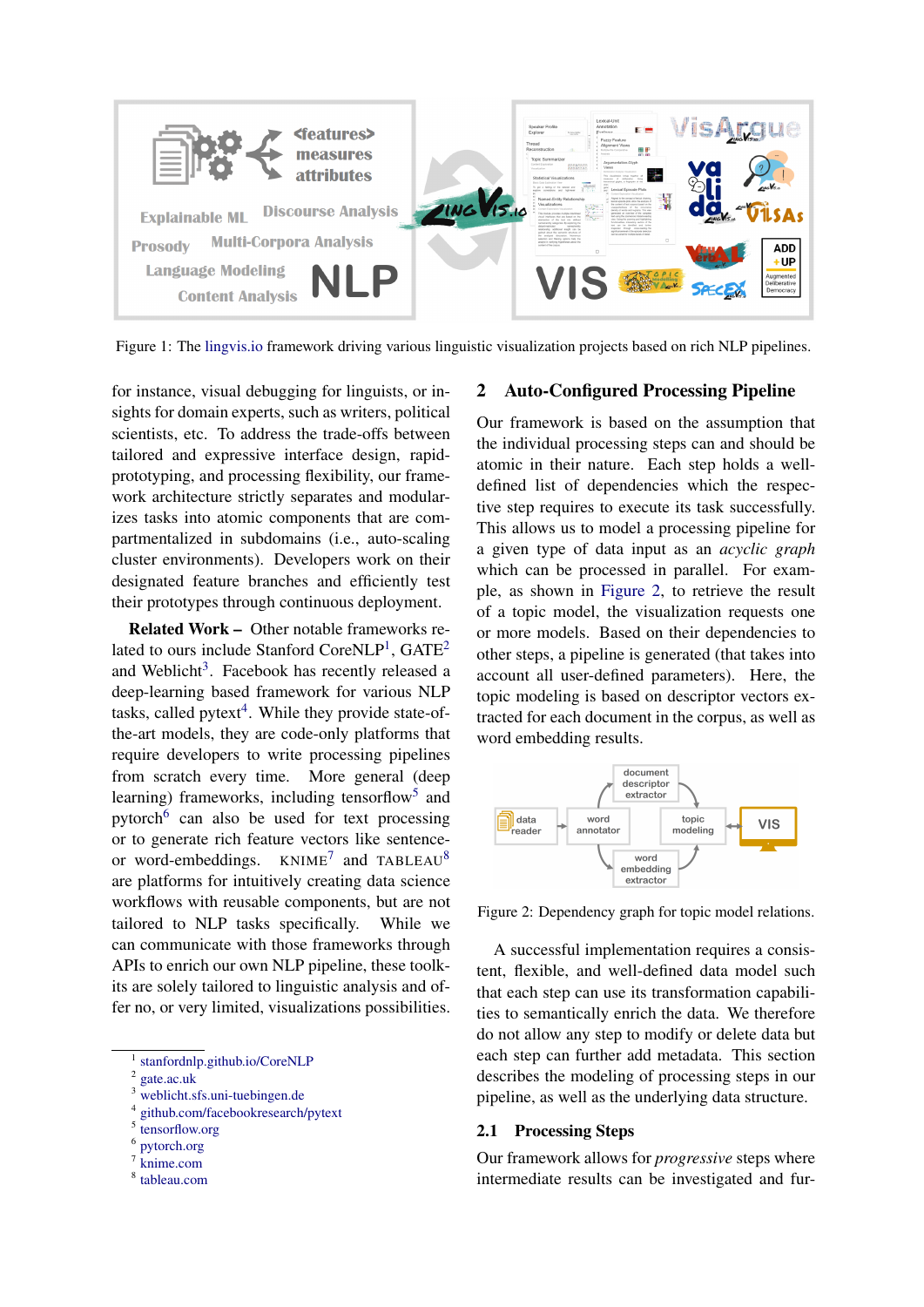ther steered by the user. As shown in [Figure 3,](#page-2-0) in the user interface (UI), users first upload and select the data they want to process. Based on their intended tasks they then select suitable visualization components. Internally every visualization defines a list of *atomic* processing steps as *dependencies* that need to run in order to generate the desired information to visualize. In addition to a list of dependencies, visualizations define one or multiple controller endpoints. These serve as communication medium between the processing steps and the UI, and are characterized by the fact that they do not further enrich the data and cannot be defined as dependencies by any other processing step. This implies that visualization steps terminate the acyclic graph and, thus, the resulting processing pipeline.

For the initial processing, a controller in the streaming-control-layer handles the communication with every specific processing step and provides the parameter-configuration interface to the UI. This enables users to *parameterize* the processing for increasing flexibility. For example, a POS tagger step can be parameterized with different tagger models. Such a tagset does not need to be static but can depend on a language or be based on a user's selection. It is only constrained by the necessity of having a standardized tag set, as later steps use these tags to further process the data.

The endpoints in the two control layers separate *static* (default) from *streaming controllers*. In the default case, controllers are used to communicate the results of a completed processing step to the visualization. Streaming controllers, on the other hand, intercept a processing step while it is running to support direct user interactions. Here, progressive visualizations are shown while the respective processing step is running. The users can, therefore, directly observe, adapt, and refine the underlying machine learning models. This enables the design of tightly-coupled, human-in-the-loop interfaces for interactive model refinement and explainable machine learning.

### 2.2 Data Structure Modeling

We represent a corpus hierarchy as a recursively stacked data structure consisting of, so-called, *'document objects'*. These are a modular abstraction of all levels of the hierarchy, including corpora, documents, paragraphs, sentences, etc. The highest level of our data structure consists of a

<span id="page-2-0"></span>

Figure 3: Schematic overview of the framework.

collection of document objects that typically represents all analyzed corpora, whereas the lowest level are single word tokens. Hence, from an ordered list of all corpora, we can descend the data structure to find a list of documents for each corpus, all the way to sub-sentence structures, multiword objects, and finally words consisting of an ordered list of tokens. This flexible data structure allows us to model arbitrary complex object hierarchies, with each object level containing an ordered list of the objects on the next level, while tokens define the terminal level.

Each processing step in the pipeline has access to the full data hierarchy. Throughout the processing, steps append additional data elements to the hierarchy objects to enrich them with computational results and metadata, making their processing results accessible to other steps downstream. Hence, through defining the pipeline dependencies, processing steps can request input data that is provided by its previous steps through defined formats, which ensures atomicity and encapsulation. This appended data is independent of a step's sophistication, which can range from simple wordlist lookups to complex deep neural network models. In the following, we describe the three data formats that can be appended to document objects.

(1) Weighted Feature Vectors (FV) – One of the key structures attached to document objects are feature vectors. These represent the transformation of text from a semi-structured data source to a high-dimensional feature space. Feature vectors represent the discretized elements of the text, often weighted descriptors extracted from the underlying text. These vectors are defined by a global signature vector that prescribes an ordered reference for the numerical weights contained in individual FVs for each document object. For example, to build a frequency-based bag-of-words model, we enable users to choose from a set of token-classes including POS-tags, named entities, lexical chains, n-grams, stop-words, etc. These are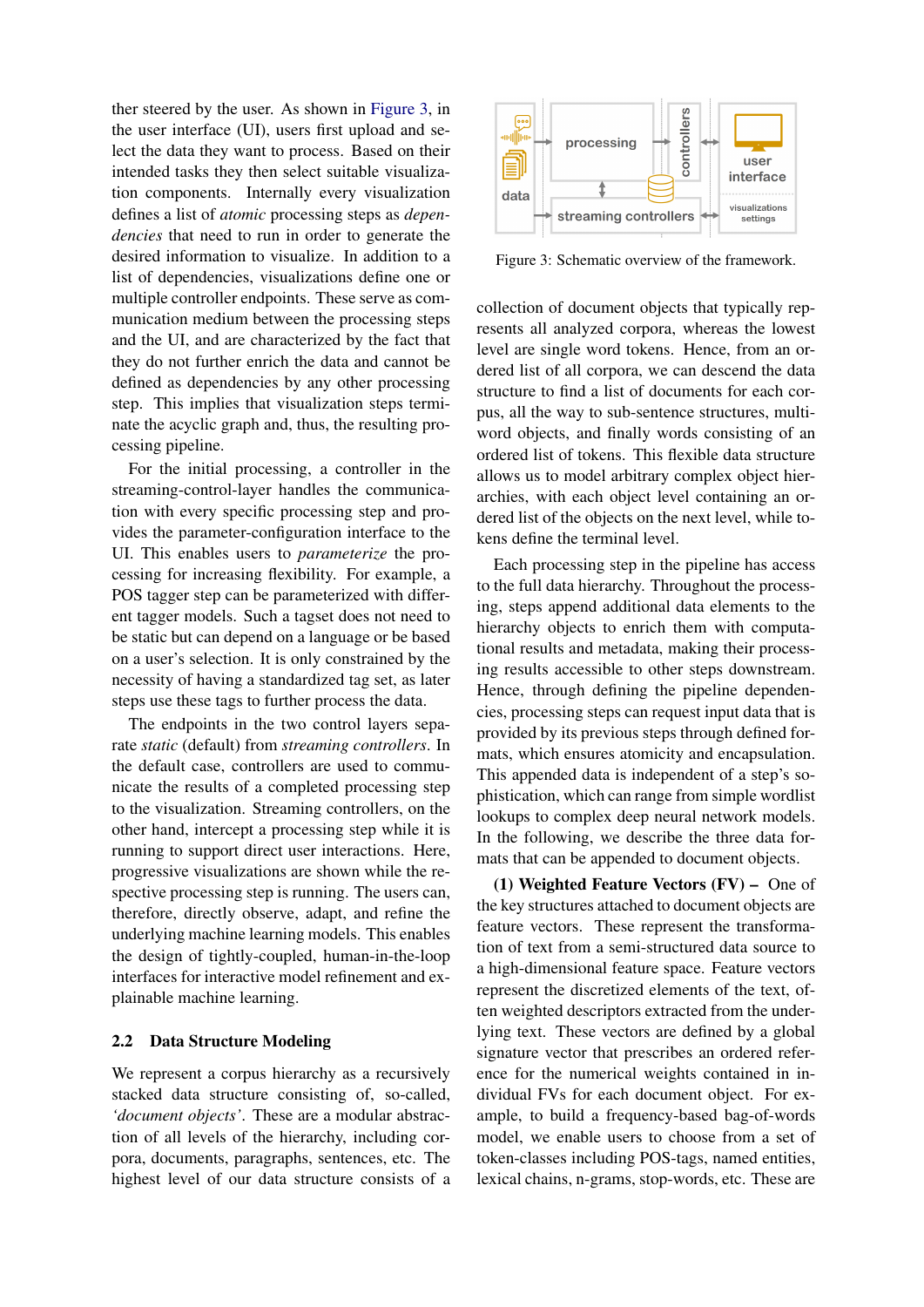<span id="page-3-0"></span>

Figure 4: UI components for parameterizing processing steps. Available settings depend on the underlying models.

scored based on several weighting schemes, such as tf-idf, ttf-idf, log-likelihood ratio, and other metrics, as described by [El-Assady et al.](#page-5-1) [\(2018b\)](#page-5-1). Such weighted feature vectors can describe the importance of keywords on a global level (e.g., for all analyzed corpora) or on an individual object level (e.g., for a single document). Other types of feature vectors include ones extracted using word- or sentence-embeddings, as well as vectors based on linguistic annotation pipelines.

(2) Attributes  $(A)$  – As opposed to numeric feature vectors, attributes consist of labels or pointers attached during processing. Both of these attribute types can be used to aggregate feature vectors or measures in the data hierarchy. For example, for dynamically computing all measure values related to a particular speaker and topic in a conversation, these attributes are utilized.

*Labels* (L) can be single flags, such as POS tags, or could consist of n-tuples, for example, to inform the types of arguments contained in the underlying text. To accommodate for labels that describe only parts of a hierarchy, we also feature *window labels*. These are stored in the hierarchy level above the targeted level and contain a beginning and ending indices of the children. For example, the *sentence* hierarchy level may contain a label *consensus* with a beginning index of 0 and ending index of 6, pointing to a sub-sentence structure that encodes that the first six tokens of that sentence are indicating a consensus.

*Pointers* (P), on the other hand, are attributes that point to external structures, such as topics, speakers, or other entities. Such structures are usually modeled by specific processing steps and contain descriptive features of the elements they represent. For example, a topic might contain a list of descriptive keywords, whereas a speaker object would contain metadata and biography information on a speaker.

(3) Measures  $(M)$  – As a pendant to nominal attributes, measures are numeric or boolean values attached to the document objects. These are used to describe linguistic features of various types. As with the labels, a measure consists of a class name and a singular value. They are typically used to qualify properties of objects and, thus, can be aggregated through the data hierarchy. In addition, measures can be normalized, for example, based on the number of tokens in a document. We distinguish three types of measures: *Boolean*; *numeric continuous*; and *numeric bi-polar*. Such measures can be extracted through a variety of processing steps, ranging from simple word-list-based taggers, statistical analysis steps, rule-based annotators, through sophisticated machine learning based measure calculators. We use such measures to extract semantically relevant information or to monitor the quality of document objects with respect to selected criteria. Hence, such measures inform the visual analytics methods and expand the dimensionality of the underlying objects.

# 3 User Interface

"*Simplicity comes at the cost of flexibility*" [\(Jent](#page-5-17)[ner et al.,](#page-5-17) [2018\)](#page-5-17). The dependency-based processing model automatizes many decisions a user has to take in other frameworks. However, in order to allow domain-experts to use their knowledge and influence the underlying models, parameterization is necessary. We run a linearization of the *acyclic graph* prior to executing the pipeline. This allows us to display the steps and their parameters in the order of the processing-flow to support the users in their parameter estimation. To further support users we deploy guidance in the form of information pop-ups and built-in tutorials. This includes explaining how a respective processing step transforms the data and the value it adds to the task, but furthermore involves descriptions of the parameters and their estimated impact.

To exemplify this process, we describe a partial pipeline that is commonly used in our frame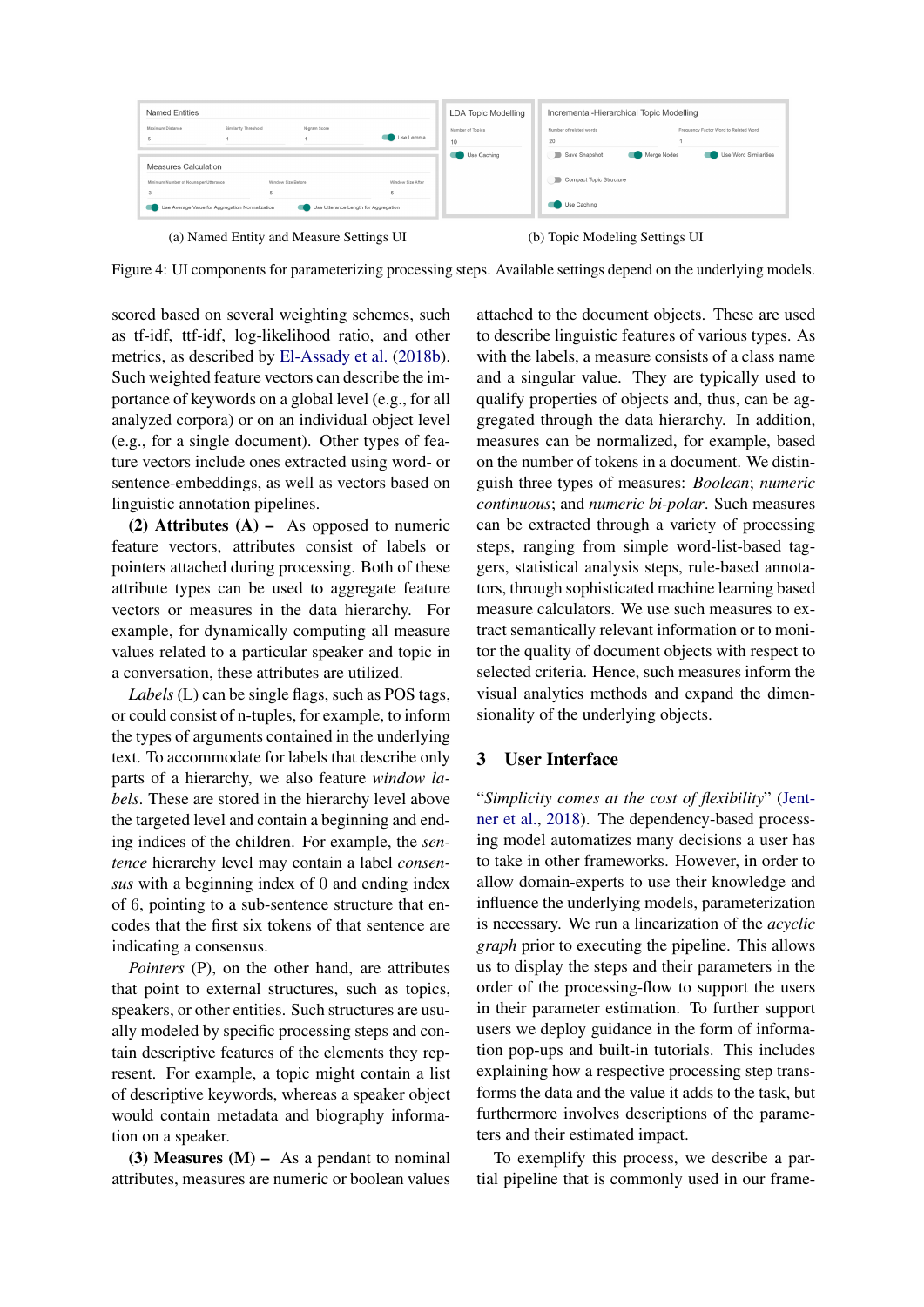work to demonstrate its expressiveness and flexibility. Let this partial pipeline be: (1) *Named Entity Recognizer* (A-*L*)  $\rightarrow$  (2) *Document Feature Extractor* (*FV*)  $\rightarrow$  (3) *Topic Modeling* (*A-P*)  $\rightarrow$ (4) *Measure Calculator (M)*. The (1) NER step *labels* (A-L) tokens with *Named Entities*. As shown in [Figure 4a,](#page-3-0) the user can define parameters such as the *minimum distance* and *similarity score*. The (2) DFE creates *feature vectors* (FV) on all data hierarchies. Based on the data and task, the user selects and weights the features and selects an appropriate scoring scheme. In the (3) TM step, the user selects one or multiple of the available topic models (e.g., LDA, IHTM) and parameterizes them, for example, with the number of desired topics [\(Figure 4b\)](#page-3-0). Note that this step uses only the feature vectors extracted in the previous step. It assigns additional *pointer attributes* (A-P) for each document reflecting their probability to belong to a certain topic. The (4) MC then uses, for example, the topic labels to calculate *measures* (M) such as *Topic Shift* where the topic of discussion is changed within a document, or *Topic Persistence* where a given topic continues to be pursued by the author or speaker.

Such a pipeline is part of multiple visualization creation cycles. For example, we utilize the results of topic modeling to analyze the dynamics of speakers in a conversation transcript in *Con-ToVi* [\(El-Assady et al.,](#page-5-10) [2016\)](#page-5-10). Hence, to build such visualization approaches, we rely on the autoconfiguration of the processing pipeline, as well as the familiarity of users with their analyzed data and tasks, enabling application developers to focus on their encapsulated implementation environment without worrying about the complexity of the underlying linguisic processing.

#### 4 Microservice Architecture

The modularity of our framework and atomicity of the steps is further emphasized by the use of microservices [\(Figure 5,](#page-4-0) *s1*, *s2*, *s3*). A microservice is a small, single-purpose service that exposes an API. Because our microservices are dockerized,<sup>[9](#page-4-1)</sup> the microservice itself is independent of any programming language and environment which provides us with great flexibility. Additionally, individual microservices are easier to maintain than a large, monolithic framework. An example microservice from our framework returns POS tags

<span id="page-4-0"></span>

Figure 5: Multiple environments (*env1*, *env2*) of the *[lingvis.io](http://lingvis.io/)* framework are managed in a kubernetes cluster. Microservices (*s1*, *s2*, *s3*) are tailored to a specific task and resemble different steps of the pipeline. Any microservice can be redefined in a specific environment if variations of the functionality are needed.

for tokenized texts. Requests to that service contain a list of tokens, and are parametrized with the tagger model to use. The middleware handles the user authentication, the (processed) data, the pipeline steps, and the controllers [\(Figure 3\)](#page-2-0). In addition, it coordinates the microservices and handles communication with their respective APIs to obtain results to add to the data.

Our framework lives in a kubernetes clus- $ter<sup>10</sup>$  $ter<sup>10</sup>$  $ter<sup>10</sup>$  which effectively manages and orchestrates docker containers. This allows us to scale microservices, running multiple instances and balancing their load automatically—even across physical servers [\(Figure 5,](#page-4-0) see *s2*). We are further able to run multiple environments of the *[lingvis.io](http://lingvis.io/)* framework (middleware & frontend) in our cluster allowing our researchers to deploy a tailored version, for example, for a user evaluation. Kubernetes in combination with the reverse proxy *trae-* $fik<sup>11</sup>$  $fik<sup>11</sup>$  $fik<sup>11</sup>$  automatically assigns a URL to the frontend and the middleware to make them accessible from anywhere in the world.

#### 5 Conclusion

A demo of our framework is available under [https://demo.lingvis.io/.](https://demo.lingvis.io/) Currently available visualizations with attendant NLP microservices are presented via the demo video or can be found under the "*Visualizations*" button. To the best of our knowledge, *[lingvis.io](http://lingvis.io/)* represents the first scaleable and modular web-based framework that combines NLP with visual analytics applications. Its unique contribution lies in combining these applications in a novel way on the one hand, but in separating NLP processing and visualizations on the operational level through an auto-configured pipeline on

<span id="page-4-1"></span><sup>9</sup> [docker.com](https://www.docker.com/)

<span id="page-4-2"></span> $\overline{10}$  [kubernetes.io](https://kubernetes.io/)

<span id="page-4-3"></span><sup>&</sup>lt;sup>11</sup> [traefik.io](https://traefik.io/)